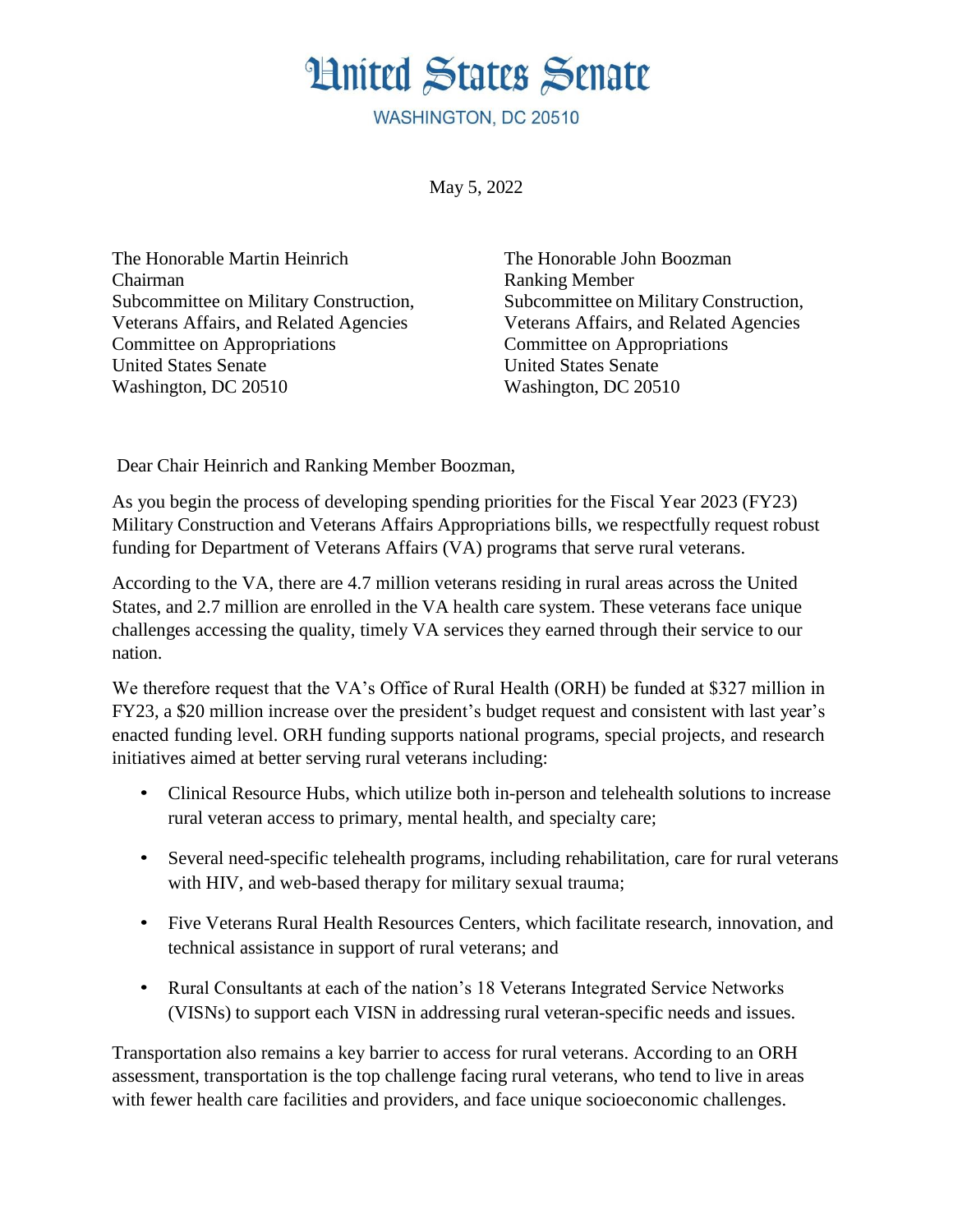According to the VA, 55% of VA-enrolled rural veterans are 65 or older and 44% of enrolled rural veterans earn an annual income of less than \$35,000.

We therefore request robust funding to expand and improve transportation access to and from facilities that serve rural veterans. This includes funding for: The Veterans Transportation Service, which provides several transportation options to improve veteran access to services, often in partnership with veteran service organizations and local entities; the Highly Rural Transportation Grants (HRTG) program, which aids veterans in areas with fewer than seven people per square mile; and the Beneficiary Travel program, which provides essential reimbursement for mileage and travel expenses. Funding should also be sufficient to enable the VA and ORH to implement innovative transportation pilot programs to improve rural veteran access to VA services.

Congress must ensure the VA has the resources necessary to reach all of our veterans, no matter where they live. Our rural veterans have earned the right to quality, timely, and accessible care. Thank you for your consideration of this request.

Sincerely,

Joh Ossoff nited States Senator

'ester **United States Senator** 

M. Michael Rounds United States Senator

Tom Cotton United States Senator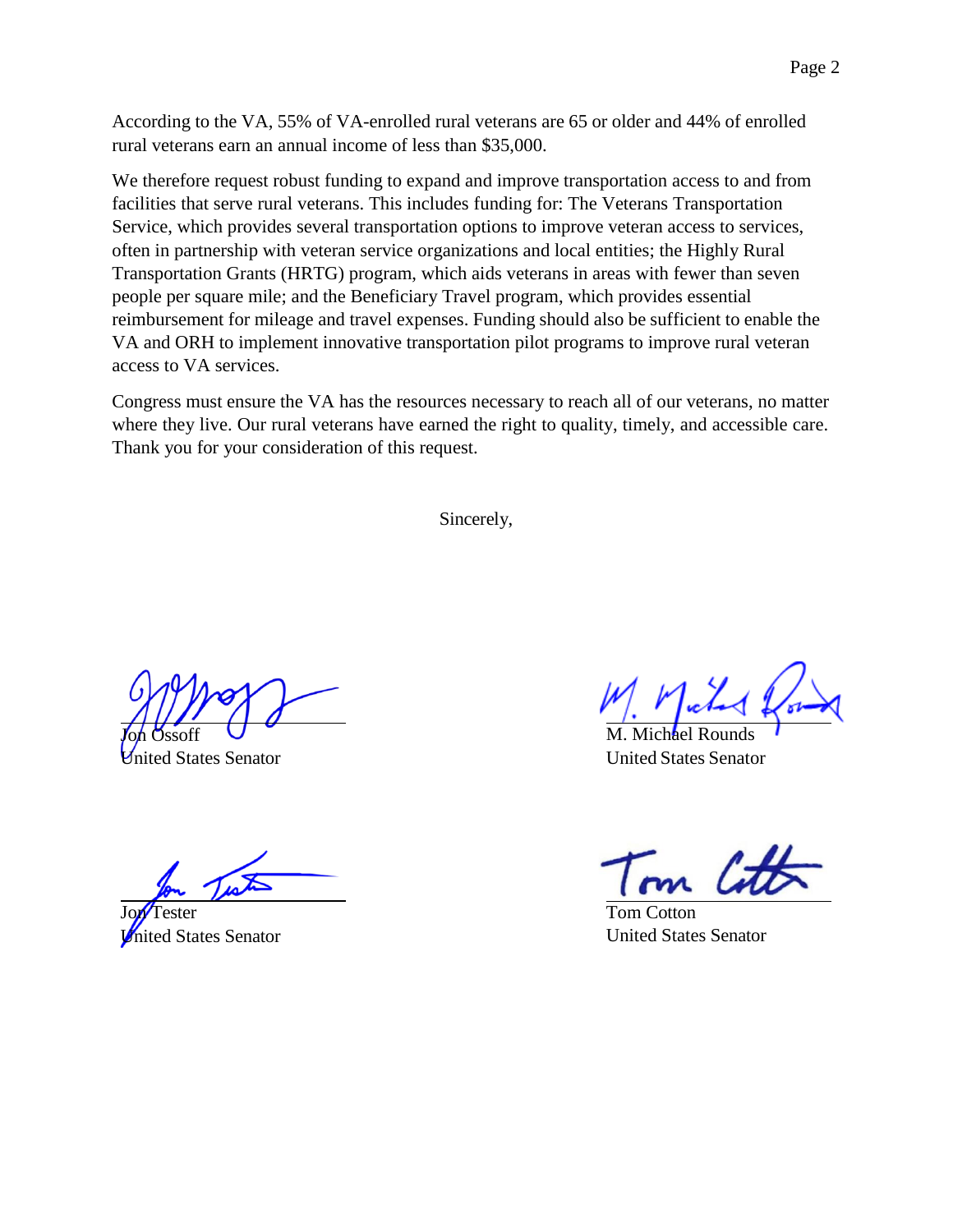Mark Kelly United States Senator

en Ray  $\gtrsim$ 

Ben Ray Luján United States Senator

Tim Kaine United States Senator

Kirsten Gillibrand United States Senator

f uk

Robert P. Casey, Jr. United States Senator

Angus S. King, Jr. United States Senator Chair, Subcommittee on Strategic Forces

 $P$ ,  $R \wedge W$ =

Raphael G. Warnock United States Senator

Ron Wyden United States Senator

John Hickenlooper United States Senator

Alex Padilla

United States Senator